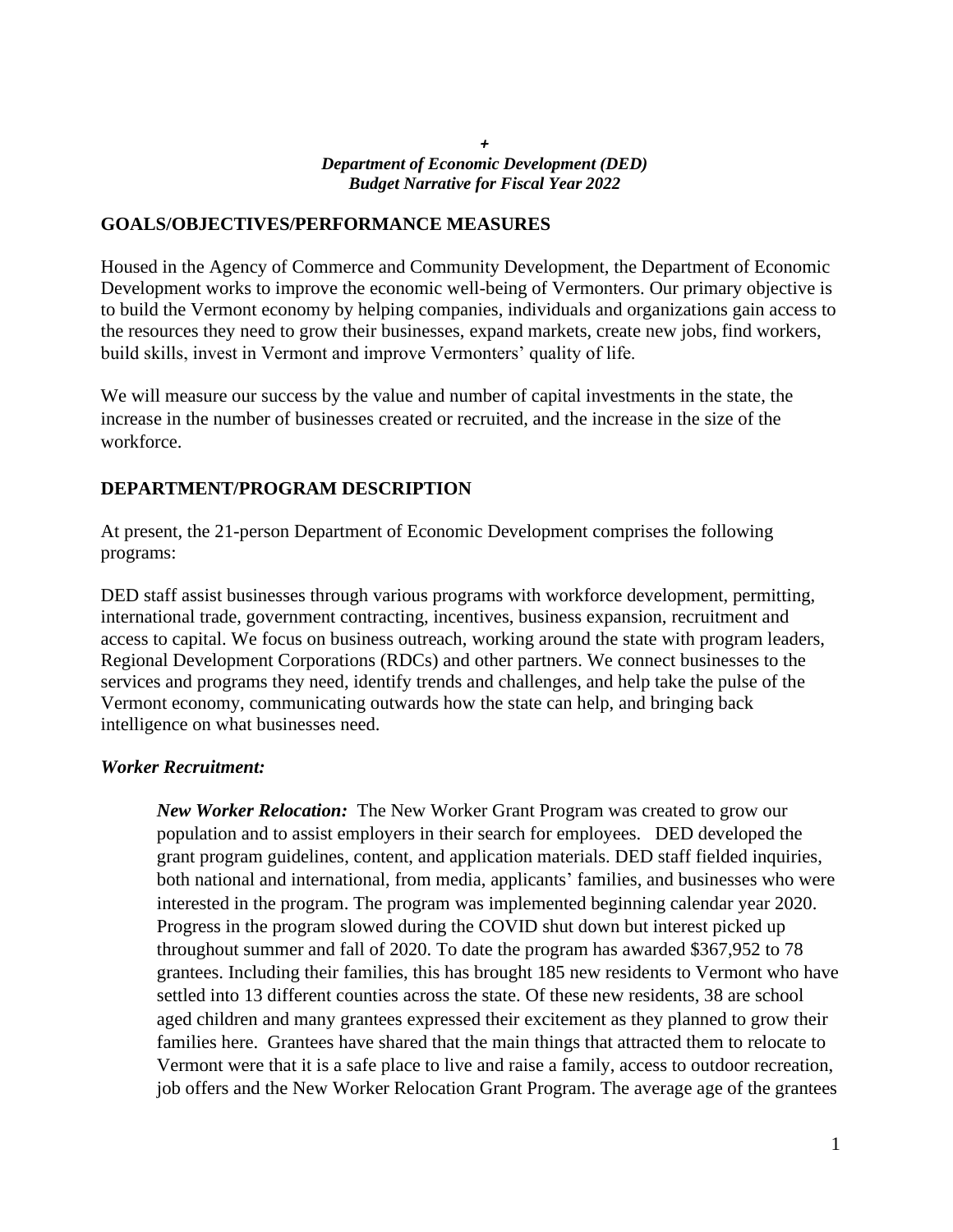is 33 years old. Of the 78 grantees awarded to date, 90% have completed their bachelor's degree and 54% have completed graduate school. Interest in the program remains strong as the Department continues to receive interest and applications. There is \$302,048 remaining to award grants to applicants who applied in the third quarter of calendar year 2020.

#### *Business Support Programs:*

*Entrepreneurship*: DED develops and supports a focused approach to grow and retain start-up businesses. DED was a founding sponsor and continues to support LaunchVT. LaunchVT has helped accelerate 60 Vermont startups. These companies have gone on to create over 200 jobs, generate \$13 million in annual revenue (in 2019, a \$4 million increase from 2018), and receive \$40 million in follow-on funding (a \$20 million increase from 2018). DED works with partners such as the Small Business Development Centers to educate entrepreneurs and help them in their first steps toward success. Additionally, each of the Regional Development Corporations (RDCs) host workshops about access to financing and capital and they help connect entrepreneurs with available financial tools.

*Recruitment:* We have a dedicated person on the team to work on recruitment mainly through our Foreign Direct Investment efforts in Canada. To attract businesses to start a branch and/or relocate in Vermont, DED targets recruitment efforts to foreign businesses that seek a U.S. presence (in particular, those based in Quebec) and those for whom colocating within a cluster or with a supplier makes sense. In the past two years, three Canadian companies have expanded their business into Vermont creating 35 jobs. MITICO and THEO Décor, both growing Montreal-based companies, expanded their operations into Northeast Kingdom locations. Importantly, we also encourage foreign investment to retain Vermont jobs and companies. Lucas Industries in North Springfield was purchased by Canadian company PCM Innovations in 2019, keeping 45 quality jobs here in the State. We also want to reach out to those who have a predisposition to Vermont such as alumni, second homeowners and tourists. This targeted approach is driven by the fact that newer companies to Vermont had some prior connection to the state. DED is also collaborating with the Vermont Outdoor Recreation Economic Committee and the Vermont Outdoor Business Association to attract and welcome businesses in that sector. DED deploys a team approach to identifying and working with businesses to ensure we are offering businesses the best possible match of technical assistance expertise. We actively market our applicable financial incentives, specifically Vermont Employment Growth Incentive (VEGI), VT Training Program (VTP), and VT Economic Development Authority (VEDA). Historically, Vermont targets prospects in small to midsize operations, from 20 to 400 employees, which complements the state's small scale and labor force.

In the past, we participated at Select USA conferences to meet businesses looking for a foothold in the USA. We will do so this year virtually. Vermont can and should be present at these and other events to raise awareness of the opportunities and capabilities of Vermont.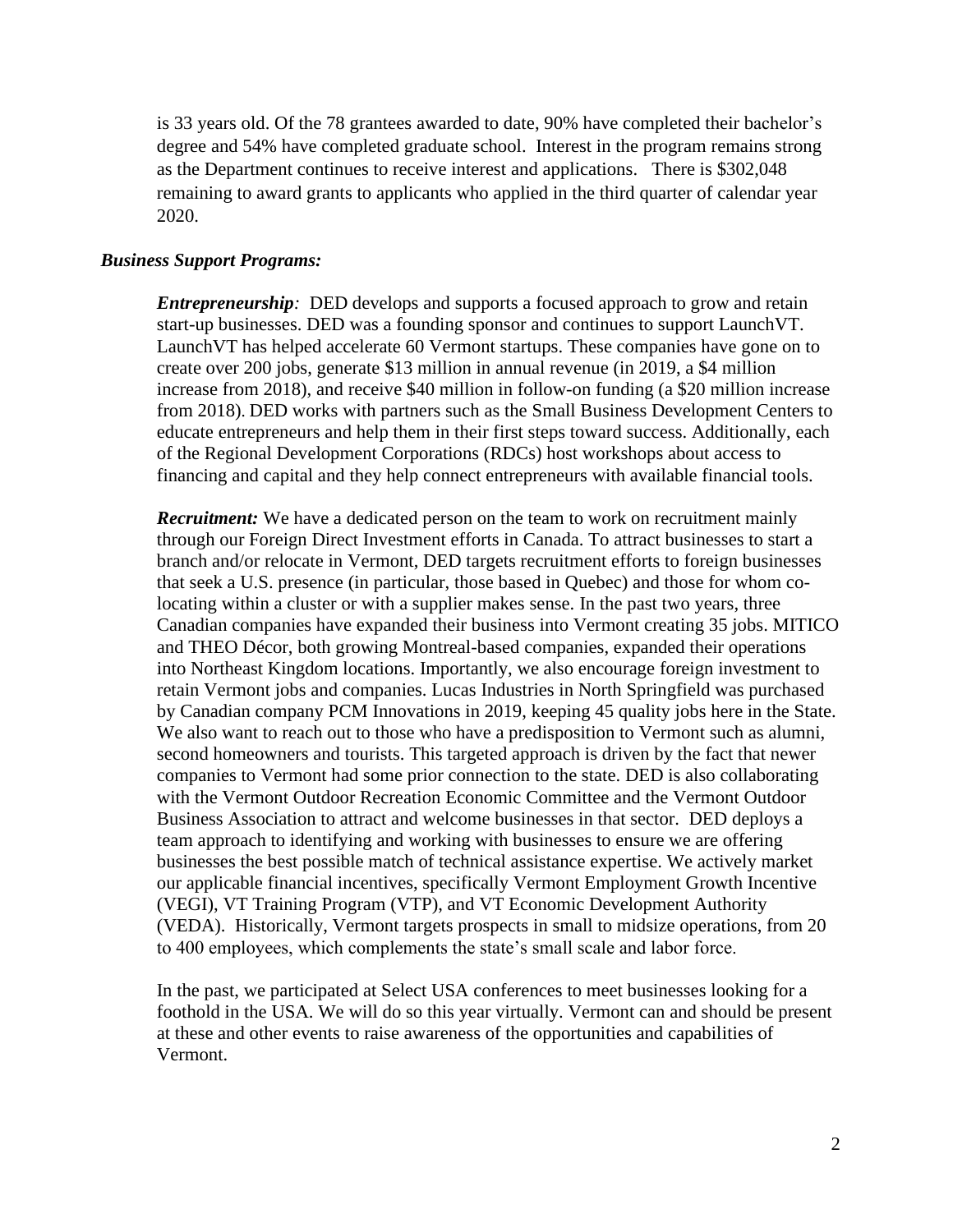*Economic Development Marketing*: Since FY16 we have been utilizing an initial appropriation and follow-on one-time appropriations to develop a targeted marketing plan to attract investment, entrepreneurs, and talent to Vermont. We completed a strategic marketing plan at the end of FY16 and started to implement elements of the plan. In FY17 and FY18 we developed and launched [ThinkVermont.com](https://thinkvermont.com/) to attract more people to Vermont. In FY19 we implemented an automated jobs board that aggregates job postings from scores of Vermont businesses and other jobseeker resources, boosting website traffic and offering employers additional exposure. During FY19 and FY20 we received overwhelming media attention as a place to live due to the Remote Worker Grant Program, the New Worker Relocation Grant Program, and the Stay to Stay program launched by VDTM. In FY20 we embarked on an AI-enhanced targeting initiative to refine and improve our digital advertising effectiveness. We have placed test ads outside of Vermont on LinkedIn and Facebook. This effort has been stalled due to COVID-19 response but we expect to continue to refine our advertising with this targeted marketing analysis for the remainder of FY21 as restrictions lift, and into FY22. In FY20 we partnered with VDOL to create a Relocation Specialist program that directs inquiries from people seeking to live and work in Vermont to VDOL representatives who can help them find jobs. This effort was also curtailed due to COVID-19 but is currently being revised and expanded to include regional partners for a more comprehensive and organized service to potential new Vermonters. In FY21 DED began partnering with VDOL to support and expand reemployment initiatives in the wake of COVID-19.

*Vermont Training Program (VTP*): Workforce training is one of the key challenges identified by states across the nation as new technologies demand new skills. In Vermont, where we have low unemployment, an aging demographic and stagnant population growth, workforce development is critical and one of the Department's priorities. There are jobs employers are unable to fill due to a mismatch of skills. The customized Vermont Training Program helps Vermonters stay on top of skills required in a rapidly changing, global marketplace. The program partners with employers and training providers to train both new and incumbent workers for the jobs of tomorrow. Training can fall into categories such as on-the-job, classroom, or other specialized training. Grants can cover up to 50% of the training cost, with the employer providing the balance. Since development of a workforce 'pipeline' is of crucial importance, in FY17 the Legislature changed the statute to allow a carve out of up to 10% of the allocated funds to be used on employers who are developing programming at high school and earlier levels to introduce and prepare students for the jobs and careers of the future. During FY20, we awarded \$1.3 M in grants to 45 businesses. The majority of which were in the advanced manufacturing sector, 24% of which are employers with less than 50 employees. Over 300 of the trainees have received a certificate, credential of value or were enrolled in an apprenticeship.

*Vermont Economic Progress Council (VEPC):* VEPC is an independent body governed by an eleven-member board, nine members appointed by the Governor and two by the legislature. VEPC has two full-time staff: an executive director appointed by the Governor and a grants manager from the state classified system. VEPC administers the application and authorization process for two programs: the Vermont Employment Growth Incentive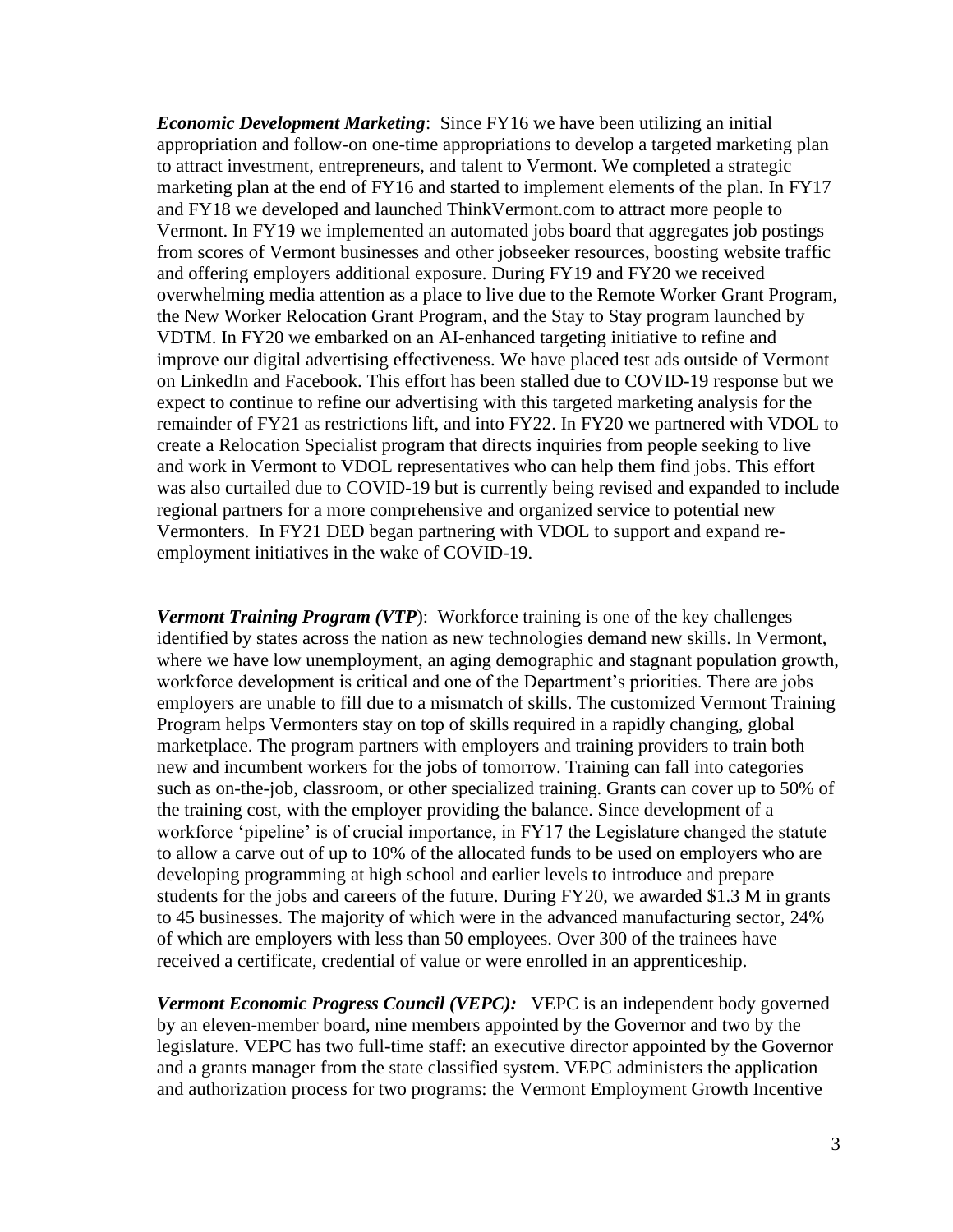(VEGI) program (including the Enhanced VEGI for Environmental Technology companies) and the Tax Increment Financing District (TIF) program.

*Tax Increment Financing Districts*: TIF Districts encourage public and private property development or redevelopment by using incremental property taxes to finance public infrastructure. In addition to the application and authorization process, VEPC staff have considerable responsibilities for the monitoring and oversight of TIF Districts with no additional resources or staff. During the 2017 session, six additional TIF districts were permitted. To date, two additional TIF Districts have been authorized by VEPC including one in the Town of Bennington and one in the City of Montpelier. In Fiscal Year 2019 TIF Districts invested \$11 million in public infrastructure and realized a \$29.5 million increase in property values.

*Project Based TIF proposal*: This program will allow rural comminutes with an identified gap in project financing to move a critical project forward by allowing the town to pay for a portion of their debt and related costs for the improvement project using education and municipal tax increment from the increased taxable value of the identified redeveloped parcels. The proposed project must be located within an approved designation by the Vermont Downtown Development Board, or within an industrial park as defined in 10 VSA § 212(7). Municipalities with approved TIF Districts would be ineligible to apply. Due to the small scale, project based economic development will be simpler to both use and administer than the TIF District program and will allow municipalities to advance key community driven development and redevelopment opportunities.

*Vermont Employment Growth Incentive:* The purpose of the Vermont Employment Growth Incentive Program is to generate net new revenue to the State by encouraging a business to add new payroll, create new jobs, and make new capital investments and by sharing a portion of the State's new revenue with the business.

The VEGI program provides cash incentives to businesses after an approved business in the program meets and maintains approved job, payroll, and capital investment targets. This incentive is used to encourage prospective economic activity that is beyond an applicant's background growth and that would not occur at all, in Vermont, or would occur in a significantly different and less desirable manner, except for the incentive provided. The incentives are calculated using a model approved by the Joint Fiscal Committee. Once authorized, the incentives can only be earned and installments paid if performance requirements are met and maintained. In calendar year 2020, the Council approved two business projects that will contribute \$1.2 million in net new tax revenue (after the cost of the incentive) over the next five years by creating 125 new jobs, with \$11.7 million in new qualifying payroll and the investment of \$6.9 million in capital plant and equipment.

Vermont companies such as Beta Technologies, Glavel, NuHarbor Security, GS Blodgett, DealerPolicy, KAD Models and Prototyping, Twincraft, and Marvell, are growing jobs in Vermont due to the program. 64% of VEGI program participants employ less than 75 people when they apply to VEGI.

The VEGI program was ranked by Good Jobs First, a group that is strongly anti-incentive: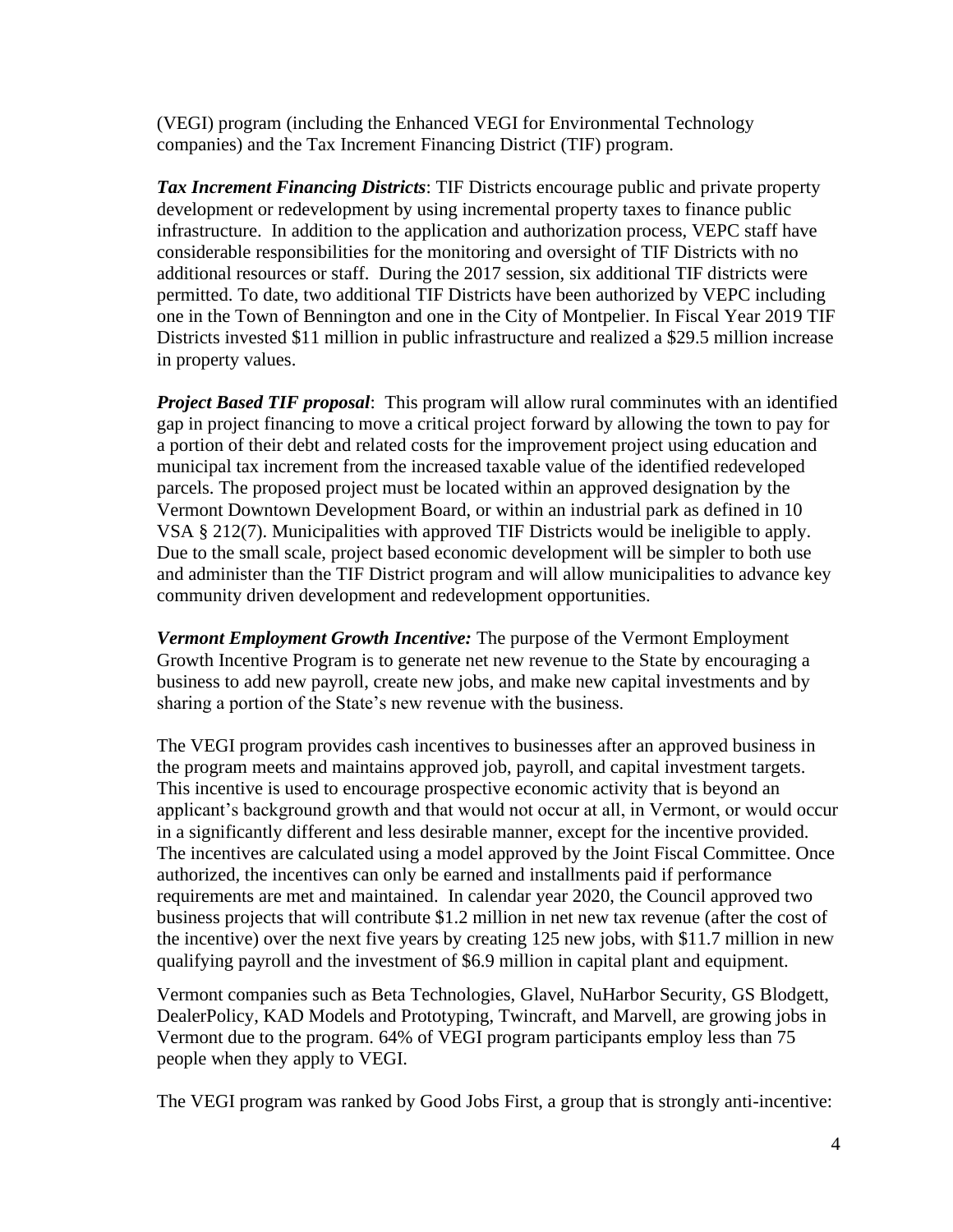- Vermont is #1 nationally in [taxpayer safeguards](http://www.goodjobsfirst.org/sites/default/files/docs/pdf/moneybackexecsum.pdf)
- Vermont is #3 in [job quality standards](http://www.goodjobsfirst.org/sites/default/files/docs/pdf/moneyforsomethingexecsum.pdf)

*Windham County Economic Development Program:* In a Memorandum of Understanding between the State of Vermont and Entergy (Vermont Yankee), Entergy agreed to provide \$10 million to the State of Vermont "to promote economic development in Windham County." The terms of that agreement have been satisfied. This program is administered by the Director of Business Support through the Windham County Economic Development Program. Project authorizations and amendments require the support of the ACCD Secretary. None of the funds are used for administration. Program management, time and resources have been absorbed by existing staff and budget. In calendar 2020 a noncompetitive grant was extended to Brattleboro Development Credit Corporation (BDCC) in the amount of \$1.47M for the provision of economic development in Windham County. This allocation, in part, will serve as BDCC's match in their pending application to Community Development Financial Institutions (CDFI). This award depleted the original allocation from Vermont Yankee. The generated program income (monies accumulated from loan repayment) balance is rapidly approaching the \$1M mark. ACCD will need to formalize the close-out of the WCEDP program and determine how best to deploy the program income monies in CY2021.

*Brownfields Initiative:* Funding from the Environmental Protection Agency (EPA) allowed the State of Vermont to establish the Brownfields Initiative which promotes the return of contaminated properties to productive reuse. ACCD was awarded an EPA Revolving Loan Fund (RLF) in 2014 that supports the clean-up initiative; it is a state-wide effort. The RLF has been repeatedly augmented with additional EPA awards, those allocations exceed a collective \$3M in clean-up funding for Vermont projects. Our RLF continues to be one of the most successful RLF's in EPA's Region 1 territory. In 2020 the program manager successfully competed in a supplemental award competition which increased the fund by \$375,000. These funds are administered by the Director of Business Support with a portion of program management borne by the EPA grant. The initiative makes loans to for profits and sub-grants to non-profits to support environmental remediation efforts. In CY2020 another 5 projects advanced; specifically, the Town of Hardwick (\$36,518.40 Subgrant), Twin Pines Housing (\$65,000 Subgrant), Albany Community Trust (Subgrant \$17,850), Montpelier Granite Works (\$200,000 Loan) and KAD Models and Protypes (\$19,880 Loan). Collectively these awards will support cleanup and redevelopment projects all over Vermont and will leverage millions in public and private investment. The generated program income (monies accumulated from loan repayment) balance is rapidly approaching the \$.25M mark. The pipeline of project prospects remains steady and CY2021 is anticipated to be another busy year for the initiative.

*Office of Economic Adjustment (OEA):* VT DED has recently been participating to two grants awarded by the US Department of Defenses' Office of Economic Adjustment (OEA).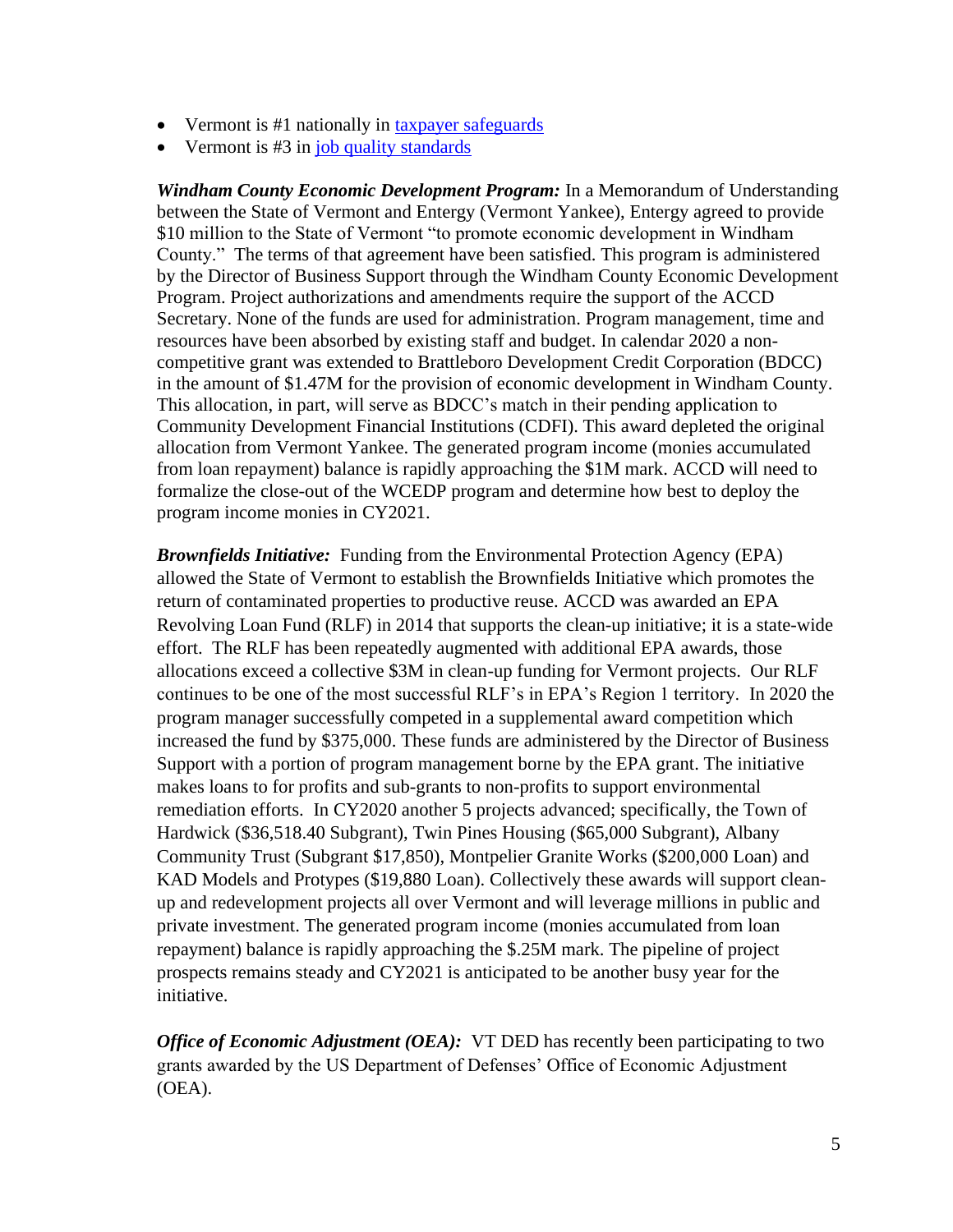In one grant, the New England Regional Collaboration (the "Collaboration"), we act as Fiscal Agent on behalf of an \$1,500,000 award made to benefit all six New England states. The principal focus of this grant is to create a mechanism to get the states to coordinate their efforts to support the defense manufacturing sector across the region. We are creating this collaboration by working together to accomplish two initial tasks. The first task is to bring cybersecurity awareness and training to small and medium sized businesses in each of the states. The second task is to expand the supply chain by helping small and medium sized businesses to win more contracts in the defense manufacturing sector. As Fiscal Agent, Vermont recently executed a contract with the with the Connecticut Center for Advanced Technology (CCAT) which will help expose smaller New England defense manufacturers to new manufacturing technologies such as additive manufacturing, robotics, artificial intelligence and virtual reality that their customers are beginning to expect that they will adopt. It is also likely that in calendar 2021 the Collaboration will pursue another round of grant funding from OEA to help expand the available workforce for the defense manufacturing sector in New England.

In the second grant, VT DED helped to jump-start the additive manufacturing sector in Vermont. Our state has a relatively large number of small manufacturing firms that manufacture precision metal parts by removing metal from a block in a process known as subtractive manufacturing. The manufacturing world is quickly adopting additive manufacturing techniques in which parts are printed by adding more and more metal to build-up a part. Additive requires new machinery, design and workforce skills. Our grant was structured to help businesses build an additive capability. Our grant was divided into two tasks. In one, Vermont Technical College (VTC) is participating as a sub-grantee and has created an Advanced Manufacturing curriculum. They began offering classes utilizing the new additive curriculum this past Spring. In the second task, DED is worked with VTC and Vermont defense manufacturing businesses to create a program in which VTC will create a lab to house metals-based additive manufacturing equipment and a partnership with businesses that will be able to utilize the equipment for research and development as well as prototyping new parts. This equipment will be available to VTC to train degree students and incumbent workers during class hours and available to participating businesses on nights, weekends and vacation periods for them to do research and design, as well as, prototyping work so that they can learn how to use additive manufacturing in their businesses. The work done under this grant recently led to a roughly \$12 million Federal award to VTC to fund building and equipping a new additive manufacturing lab. This grant was closed-out in 2020.

*VT Procurement Technical Assistance Center (VT PTAC):* With seven full-time staff, the VT Procurement Technical Assistance Center works closely with businesses around the state to help them navigate the processes of applying for contracts from federal, state and municipal government organizations. This is accomplished through a cooperative agreement with the Defense Logistics Agency and State General Funds.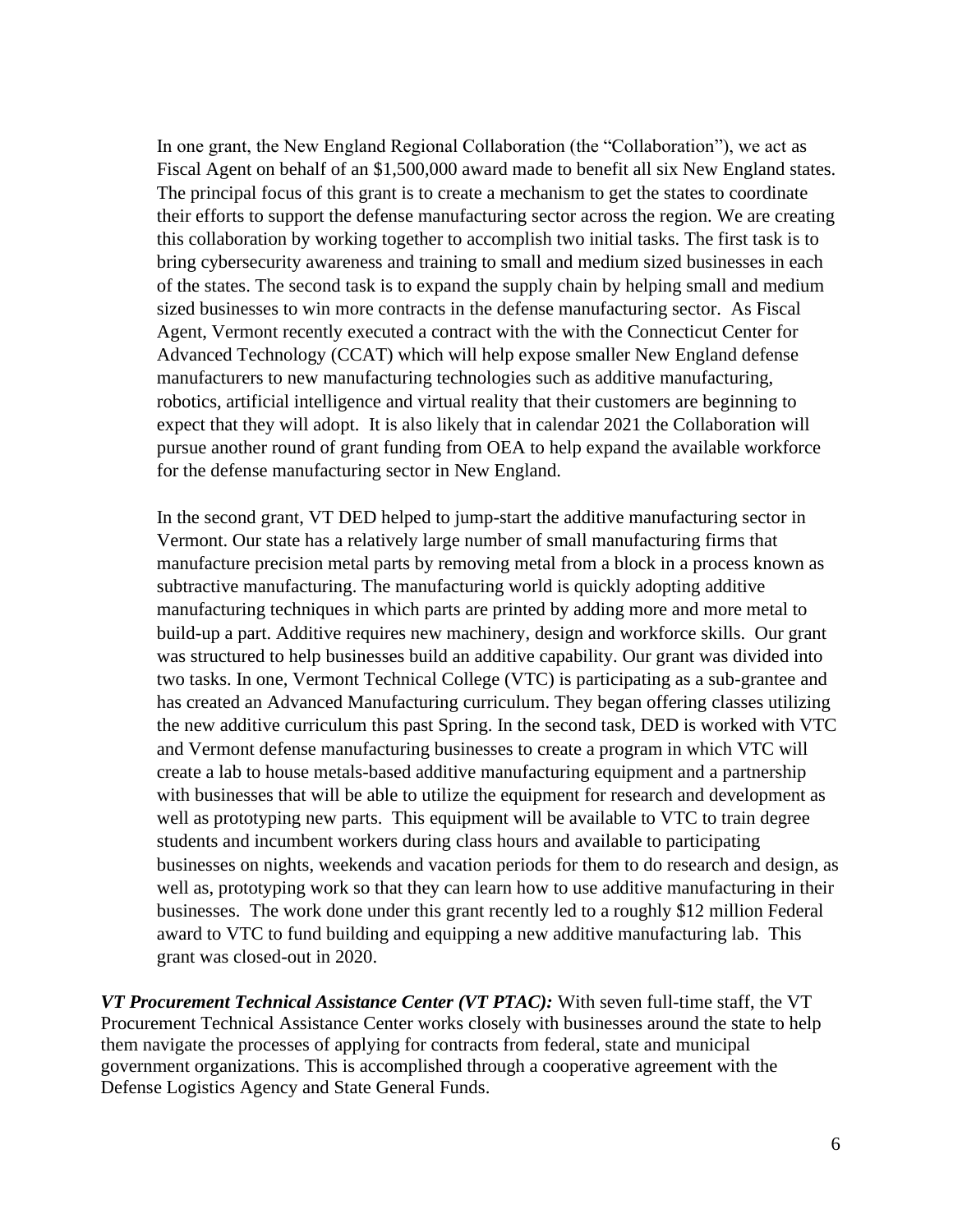In FY20 the Vermont Procurement Technical Assistance Center had a very successful year, garnering more than 6,067 contracts totaling \$226 Million in government contracts that went to 251 Vermont businesses. Vermont's PTAC is currently working with 736 active businesses and in 2020 met with 156 new businesses and had 1,933 follow-up meetings.

*Financial Services (Captive Insurance):* The financial services program plays a central role in supporting Vermont as the leading captive insurance domicile and is a key contributor to the state's revenues. The captive insurance industry is more competitive than ever, with over 30 states and numerous international jurisdictions competing for new captive business. The Captive Insurance Economic Development Director is responsible for the marketing and business development of Vermont's captive insurance industry, working closely with the Department of Financial Regulation and Vermont Captive Insurance Association to maximize resources and strengthen our state's reputation as the premier on-shore captive insurance domicile. Strategies include the development and implementation of marketing plans, providing policy recommendations to state and federal policymakers to assure a beneficial business environment for expansion and relocation within the state, and acting as a spokesperson on behalf of Vermont to the global captive insurance industry. All such efforts, if successful, result in increased revenues for the state and high-quality, high-paying jobs for Vermonters. Based on 2018 figures, Vermont's captive insurance industry supports over 400 direct jobs that paid roughly double the state's average annual wage for all service-providing industries and contributes over \$158 million to the state's GDP. In 2019 the program generated nearly \$25 million in premium taxes and fees annually for the state. Appropriate funding of this program is vital to the continued revenue, jobs and related economic activity of this industry and its resulting benefits. In calendar year 2019, Vermont licensed 22 new captive insurance companies, with 585 active licensed captives, and 1159 total captives licensed to date.

*International Trade Division:* The International Trade Division provides technical assistance and trade counseling, import and export leads, workshops, coordinated trade missions and trade shows, and many other useful services to help Vermont companies seeking to succeed in international markets. The international team works with partners in US Customs, US Dept. of Commerce, the Small Business Administration, VEDA-EXIM bank, the Vermont Chamber, the VT Small Business Development Center network, Best of New England, The Council of State Governments, the VT Training Program, the Procurement Technical Assistance Center and others in serving Vermont's international trade needs. Two staff share the responsibility of administering a U.S. Small Business Administration State Trade Expansion Program (STEP) grant that helps small businesses export goods. During FY20, DED provided \$300,000 funding to 87 ESBC activities to offset expenses associated with exporting, including export training participation in international trade shows and missions. These 37 New-to-Export activities and 50 Market-Expansion activities benefitted companies that represented a wide range of business sectors, including the aerospace, medical, and manufacturing industries. Businesses pursued international markets in various countries, such as Germany, Mexico, and Canada, and attended numerous trade shows, including MEDICA, Aeromart, and Outdoor Retailer. The program was awarded an additional \$300,000 from the SBA in FY21 to aid Vermont businesses attending tradeshows, now mostly virtual, as well as develop and enhance their digital assets for ecommerce and export promotion. The office also has a team member who recruits international businesses, including those from Canada, to locate in Vermont.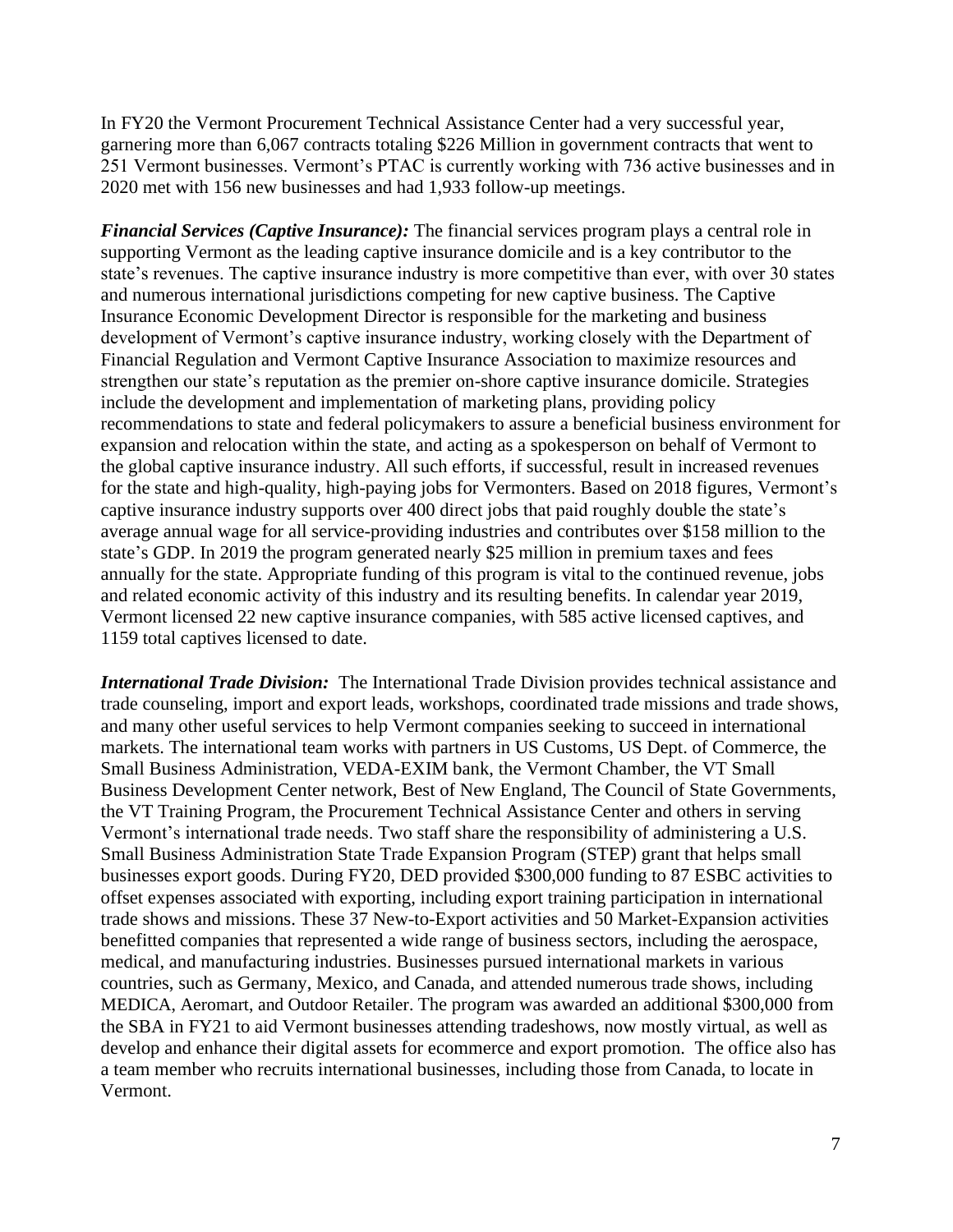**The Vermont EB-5 regional center.** At this time ACCD does not have a dedicated staff resource to administer the program. DFR is administering any of the remaining USCIS reporting and monitoring duties.

## **DED Partners**

*Regional Development Corporations (RDCS***):** The Department partners with 12 Regional Development Corporations (RDCs) around the state to assist in all aspects of business growth and retention, including site location and workforce needs. The RDCs are our key first point of contact with many of the states' businesses, and help measure the economic health of each region. They also work with communities on a variety of economic development related projects. They are essentially an "arm" of the department on key issues and opportunities around the state. Each RDC leverages the state dollars with other private and/or public dollars from local communities to fund their operations. The RDCs are independent, non-profit corporations, staffed by professionals and directed by independent boards of directors. Each is operating under a performance-based grant agreement with the department, which includes operational goals, performance measures and expectations consistent with the state's goals. Each also has a regional work plan that reflects the varying needs in regions around the state. The regional network is critical as the needs and challenges of the various regions around the state vary.

*Vermont Small Business Development Center (Vt. SBDC)*: The Vermont Small Business Development Center provide valuable no-cost, confidential business advising and low-cost training services to all small businesses and new ventures in Vermont. Its advisors are highly trained, experienced business people who can help Vermont's hundreds of start-ups and small businesses grow and mature by advising on plans, marketing, financing options, partnerships and more. We are encouraging a goal that there will be SBDC coverage in all regions for at least 2 days per week.

*Vermont Employee Ownership Center:* The VEOC offers services ranging from conceptual information to hands-on assistance to anyone interested in exploring or implementing employee ownership. VEOC has worked with more than 200 companies, providing education, training and technical assistance, business assessments and an employee ownership loan fund. With an aging demographic, Vermont is particularly challenged in creating paths of succession for its many privately owned and family-owned businesses and VEOC is an important pathway to continuity for many businesses.

**VCET**: The Vermont Center for Emerging Technologies serves as an incubator and a co-working space for entrepreneurs who are at the early stage of their businesses. They provide technical assistance, mentoring and in some cases funding for these startups.

**UVM Innovations:** This is the tech commercialization hub for university research driven business. We provide funding for some pre-venture and very early stage work. They will help us develop SBIR/STTR technical assistance at the state level so that we can bring this capability to the entire state. In FY20 we granted funds directly to two startups.